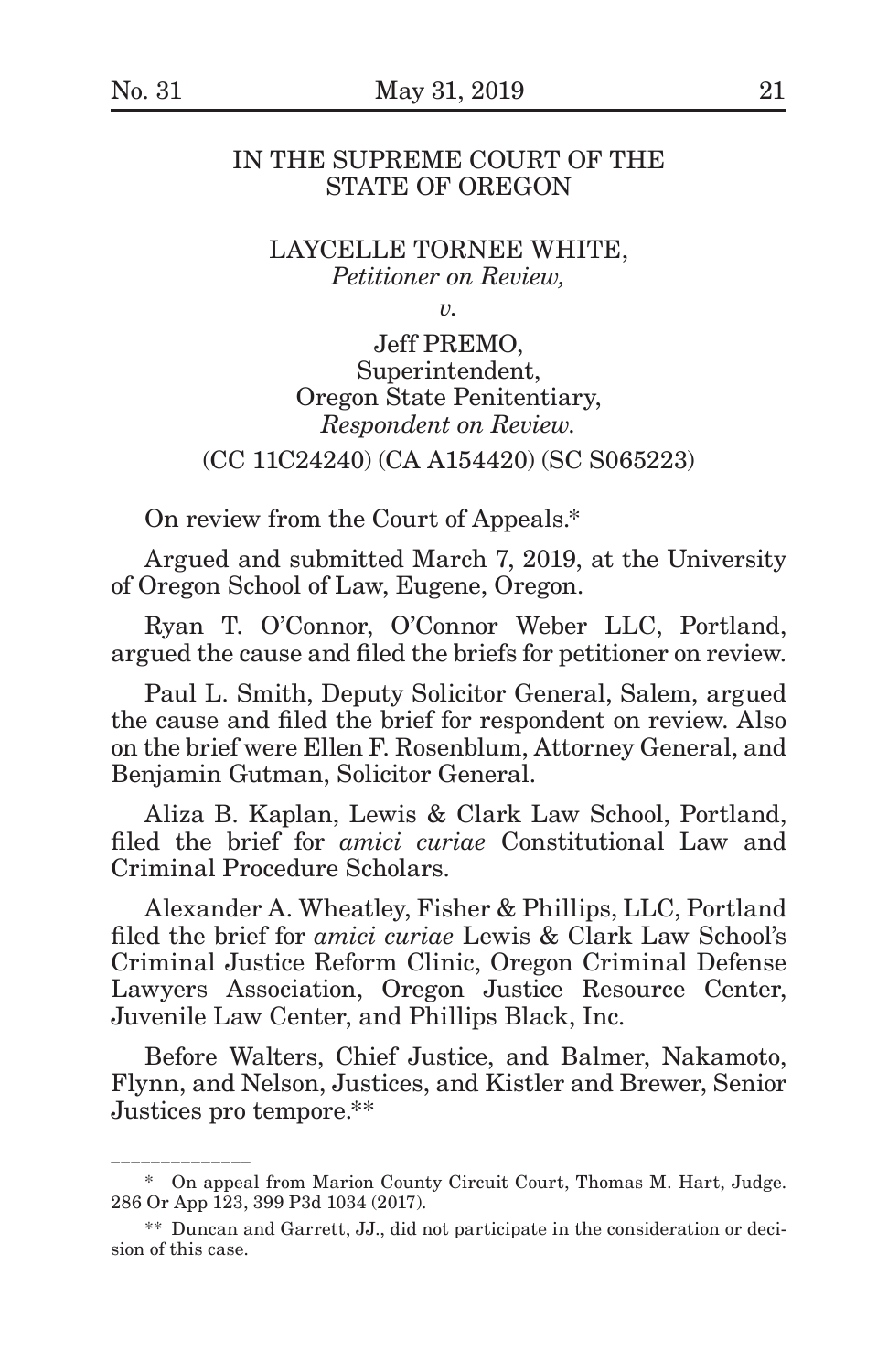WALTERS, C. J.

The decision of the Court of Appeals is reversed. The judgment of the circuit court is reversed, and the case is remanded to the circuit court for further proceedings.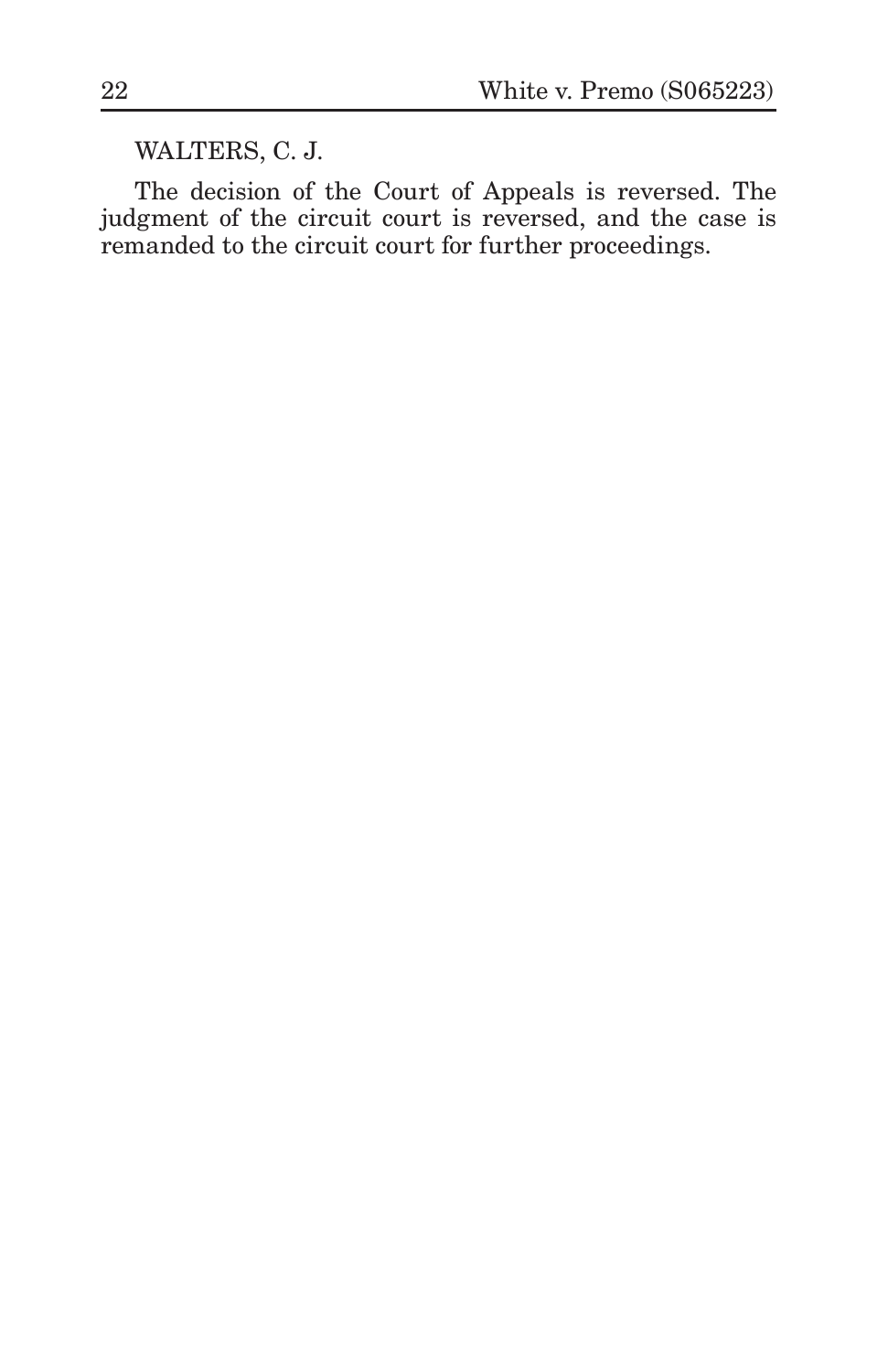## **WALTERS, C. J.**

Along with his twin brother, Lydell, petitioner Laycelle White was charged with and convicted of aggravated murder and murder, receiving a sentence of life *with* the possibility of parole for the murder of one victim and an 800-month determinate sentence for the murder of the other.1 In a petition for post-conviction relief, petitioner argues that his 800-month sentence for one murder is a de facto sentence of life without parole that must comport with the United States Supreme Court's decision in *Miller v. Alabama*, 567 US 460, 132 S Ct 2455, 183 L Ed 2d 407 (2012).2 *Miller* forbids a court from imposing a sentence of life without parole on a juvenile who commits a homicide, unless the homicide reflects the juvenile's irreparable corruption rather than the transient immaturity of youth. *Id.* at 479-80. Petitioner argues that the record in this case, which was decided 17 years before *Miller*, does not establish that the trial court made the required "irreparable corruption" finding and that his sentence therefore is invalid. We agree and reverse the decisions of the Court of Appeals. *White v. Premo*, 286 Or App 123, 399 P3d 1034 (2017), and of the post-conviction court, and remand to the post-conviction court for further proceedings.

This case raises virtually the same issues that we decided today in Lydell's case. *White v. Premo (S065188)*, 365 Or 1, \_\_ P3d \_\_ (2019) (*White (Lydell)*). There, we determined that Lydell's petition for post-conviction relief was not procedurally barred, that *Miller* applies to de facto life sentences, and that, given the particular circumstances presented in that case, Lydell's 800-month determinate sentence for one murder was subject to *Miller*'s protections. *Id.* at \_, \_\_. The record in that case did not convince us that the sentencing court had reached the conclusion that Lydell was one of the rare juvenile offenders who is irreparably depraved and that no reasonable sentencing court could reach any other conclusion. *Id.* at \_\_. We therefore reversed the decision of the post-conviction court dismissing Lydell's petition and ordered that court to enter a judgment vacating his sentence

<sup>&</sup>lt;sup>1</sup> Unlike his brother, Laycelle was not convicted of robbery.

<sup>2</sup> Petitioner's sentences would see him released at 81 years old.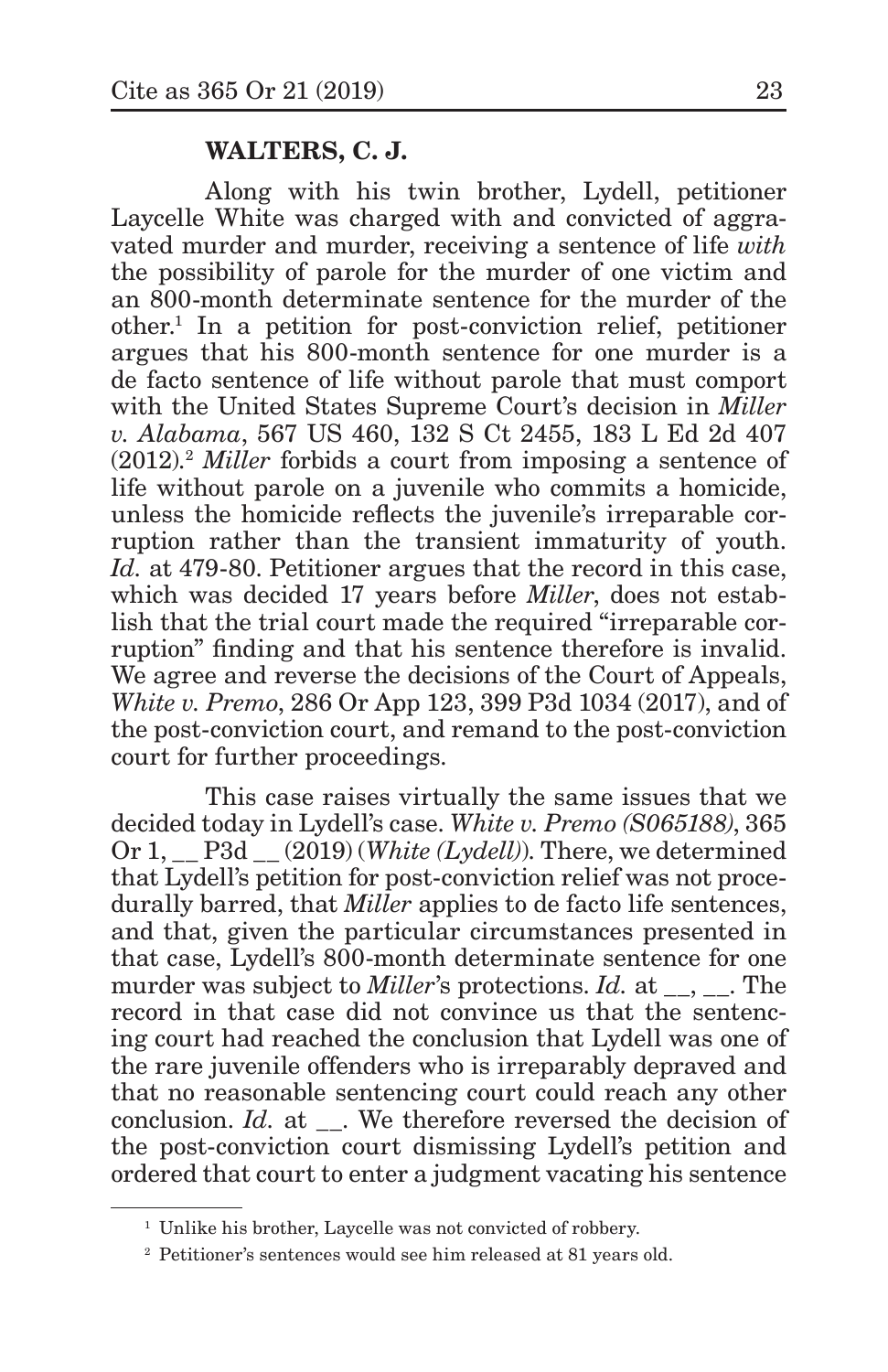and remanding to the sentencing court for further proceedings. *Id.* at .

Here, the facts and arguments that the parties present on those issues are almost identical to those presented in Lydell's case, and we write only to discuss one distinction the slight difference in the sentencing court's stated rationale for imposing an 800-month sentence.

As it did in imposing Lydell's sentence, the sentencing court focused on the fact that petitioner must have appreciated "fully and vividly" what he was doing and "exactly the horror that was involved in the brutality" that he was inflicting. Although there was evidence in the record that petitioner suffers from a psychological disorder,<sup>3</sup> the trial court did not find that petitioner suffers from any such disorder or that any such disorder motivated him to commit his crimes. Rather, the trial court explained that petitioner had had enough opportunities to learn how to control his behavior and that he had not been able to do so. The court further explained that it did not "know the reason for [petitioner's] problems" but that "it doesn't matter anymore." The court concluded that "the only thing left for us to do is to protect society from you, so that is my intent and firm desire."

As in Lydell's case, the superintendent here has attempted to cast the record as comparable to the record in *Kinkel v. Persson*, 363 Or 1, 28, 417 P3d 401 (2018), where we determined that the petitioner's 112-year sentence complied with *Miller* because the trial court's findings demonstrated that the petitioner's crime did not reflect the transience of youth. But, as in Lydell's case, the superintendent's attempt falls short. *See White (Lydell)*, 365 Or at (distinguishing *Kinkel*). It is true that petitioner's actions were heinous

<sup>&</sup>lt;sup>3</sup> The transcript of the sentencing hearing was not before the post-conviction court. Petitioner asks this court to take judicial notice of that transcript for purposes of determining whether petitioner's sentence complies with *Miller*. The superintendent also asks this court to take such notice, but he further requests that this court take notice of evidence and other records that were before the sentencing court when it sentenced petitioner. We will take judicial notice of the materials requested, *see Eklof v. Steward*, 360 Or 717, 722 n 4, 385 P3d 1074 (2016) (taking judicial notice of case registers), though we note that we will not make a habit of taking judicial notice of the kind of additional materials submitted by the superintendent. There are several determinations that would usually take place at the trial level before materials like that could be admitted.